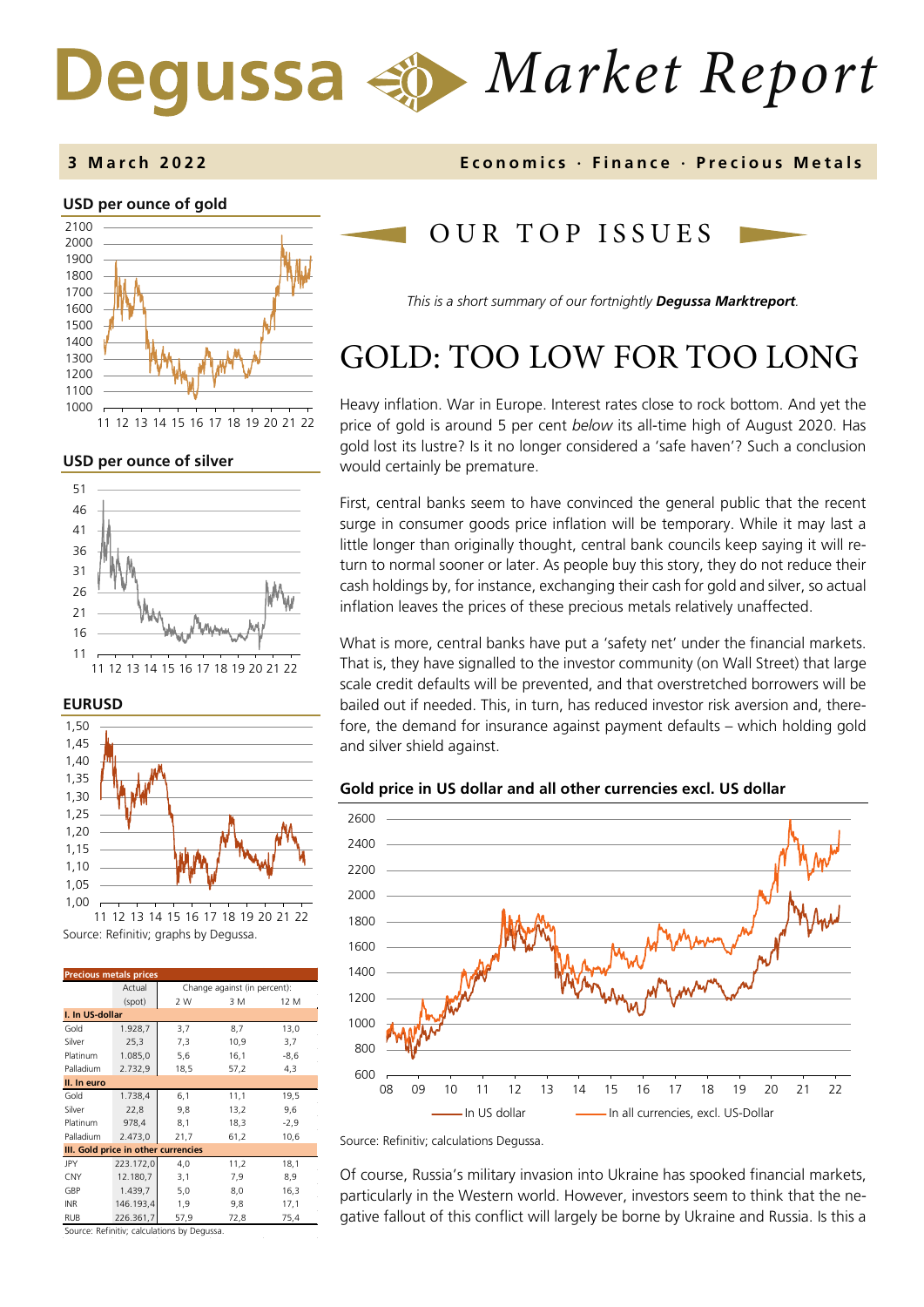**Precious metal prices (USD/oz), last seven years**



Source: Refinitiv; graphs Degussa.

correct view? The West has imposed crushing economic and financial sanctions on Russia. In fact, the country has been effectively cut off and isolated from the rest of the world.

While Western politicians are gaining strong support from their constituents for heavily sanctioning Russia, it is an open question how sanctions will affect the conflict and where they will ultimately lead. It does not take much to paint a gloomy picture. A retaliating Russia could easily disrupt Europe's oil and gas supply, thereby causing a deep recession and skyrocketing inflation – a scenario that would actually put the euro to a real survival test. This brings us to gold.

After remaining relatively subdued in US dollar over the past two years, the price of gold has risen sharply in other currencies. For instance, the euro and Japanese yen gold prices hit new records. In fact, gold has recently appreciated against virtually all currencies lately (see chart). This underscores that the US dollar is still the preferred fiat currency; and that it will take a significant drop in confidence in the Greenback to push the gold price higher in US dollar terms.

So what about confidence in the US dollar? It is fair to say that market agents expect the Federal Reserve to hike interest rates from the exceptionally low levels sooner rather than later and that this would be a good reason to keep the faith in the US dollar. This is where scepticism should kick in because it is rather unlikely that the Fed will push through an interest rate increase sufficient to curb high inflation.

This is because global debt has reached a level where economies simply cannot afford to raise interest rates, let alone real (i.e. inflation-adjusted) interest rates. A rise in the cost of credit and capital could unravel the production and employment structure built up over many years of exceptionally low interest rates and excessive credit and money supply growth. While it is reassuring to think central banks will fight inflation, it is actually a rather unrealistic scenario.

In a never-ending regime of elevated inflation and suppressed interest rates, it is only a matter of time before investors re-discover the appeal of holding gold. Undoubtedly, the price of gold has stayed too low for too long. And while I cannot predict how long the gold price will stay too low, I am pretty sure that it will not stay that way. From this perspective, holding gold at current prices is insurance against the vagaries of fiat money with considerable upside potential.

\*\*\*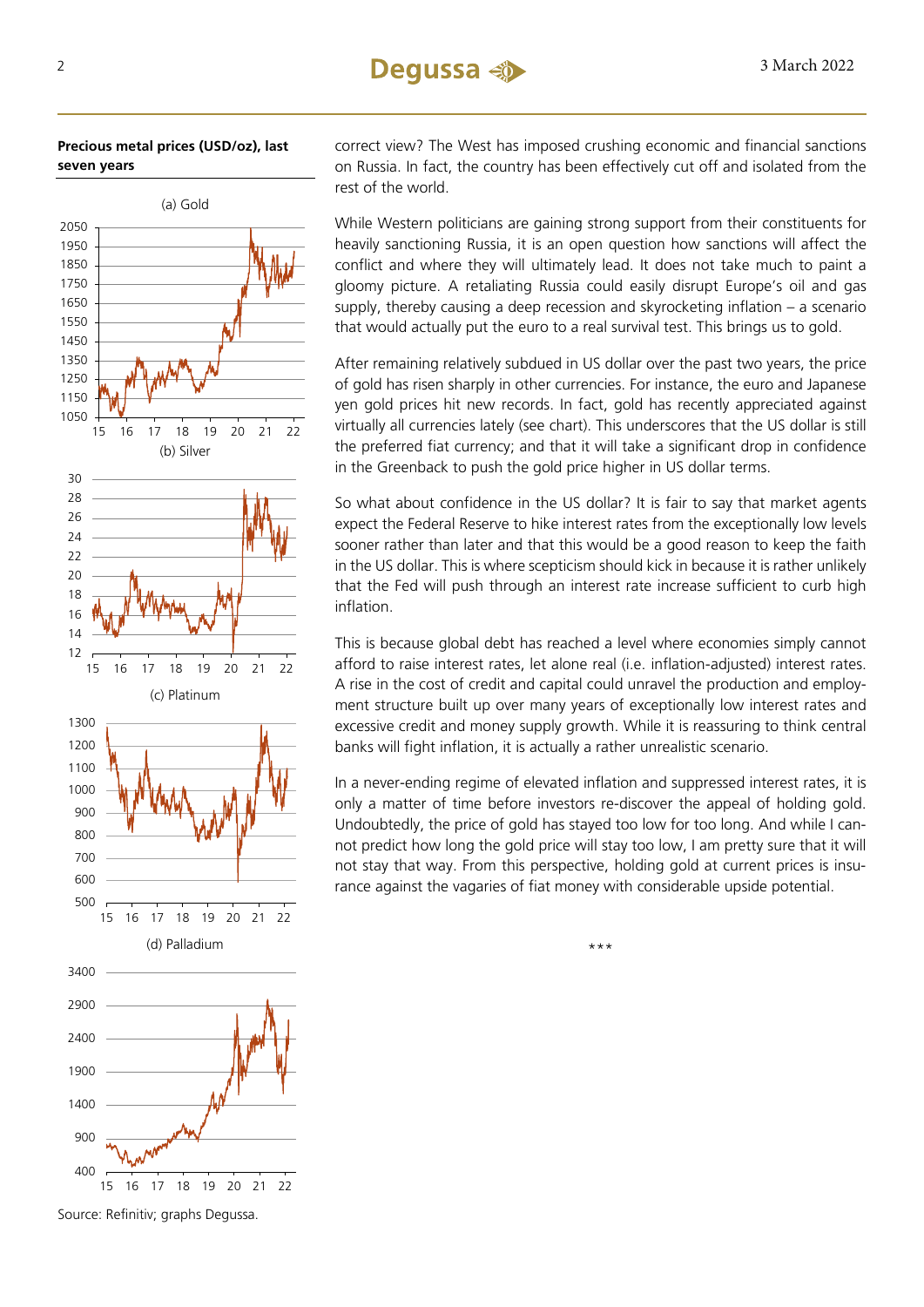## PRECIOUS METALS PRICES

**In US-Dollar per ounce**

|                                            |                      | Gold                 |                      | <b>Silver</b>        | <b>Platinum</b>     |                    |                      | Palladium             |
|--------------------------------------------|----------------------|----------------------|----------------------|----------------------|---------------------|--------------------|----------------------|-----------------------|
| I. Actual                                  | 1929,2               |                      | 25,3                 |                      | 1084,6              |                    | 2735,4               |                       |
| II. Gliding averages                       |                      |                      |                      |                      |                     |                    |                      |                       |
| 10 days                                    |                      | 1905,4               |                      | 24,4                 | 1077,1              |                    |                      | 2474,1                |
| 20 days                                    |                      | 1869,3               |                      | 23,8                 | 1051,7              |                    |                      | 2375,1                |
| 50 days                                    | 1836,2               |                      | 23,4                 |                      | 1014,9              |                    | 2167,9               |                       |
| 100 days                                   | 1818,3               |                      | 23,4                 |                      | 1009,7              |                    | 2051,7               |                       |
| 200 days                                   | 1809,4               |                      | 24,2                 |                      | 1028,3              |                    | 2268,3               |                       |
| III. Estimates for end 2022                |                      | 2100                 |                      | 28,2                 | 1175                |                    |                      | 2261                  |
| (1)                                        |                      | 9                    |                      | 12                   | $\boldsymbol{8}$    |                    |                      | $-17$                 |
| <b>Band width</b><br>(1)                   | Low<br>1700<br>$-12$ | High<br>2280<br>18   | Low<br>21,0<br>$-17$ | High<br>31,0<br>23   | Low<br>830<br>$-23$ | High<br>1280<br>18 | Low<br>1650<br>$-40$ | High<br>2400<br>$-12$ |
| V. Annual averages<br>2019<br>2020<br>2021 |                      | 1382<br>1753<br>1804 |                      | 16,1<br>20,2<br>25,5 | 862<br>878<br>1095  |                    |                      | 1511<br>2180<br>2422  |

| In Euro per ounce                          |                      |                      |                      |                    |                     |                    |                      |                       |
|--------------------------------------------|----------------------|----------------------|----------------------|--------------------|---------------------|--------------------|----------------------|-----------------------|
|                                            | Gold                 |                      | <b>Silver</b>        |                    | <b>Platinum</b>     |                    | Palladium            |                       |
| I. Actual                                  | 1740,6               |                      | 22,8                 |                    | 978,6               |                    | 2468,1               |                       |
| II. Gliding averages                       |                      |                      |                      |                    |                     |                    |                      |                       |
| 10 days                                    | 1693,8               |                      | 21,7                 |                    | 957,4               |                    | 2200,2               |                       |
| 20 days                                    | 1650,6               |                      | 21,0                 |                    | 928,6               |                    | 2097,9               |                       |
| 50 days                                    | 1621,9               |                      | 20,6                 |                    | 896,5               |                    | 1915,5               |                       |
| 100 days                                   | 1599,3               |                      | 20,6                 |                    | 887,9               |                    | 1804,7               |                       |
| 200 days                                   | 1560,0               |                      | 20,8                 |                    | 885,8               |                    | 1950,7               |                       |
| III. Estimates for end 2022                | 1944                 |                      | 26,1                 |                    | 1088                |                    | 2093                 |                       |
| (1)                                        | 12                   |                      |                      | 15                 |                     | 11                 |                      | $-15$                 |
| <b>Band width</b><br>(1)                   | Low<br>1573<br>$-10$ | High<br>2110<br>21   | Low<br>19,4<br>$-15$ | High<br>28,7<br>26 | Low<br>760<br>$-22$ | High<br>1180<br>21 | Low<br>1520<br>$-38$ | High<br>2220<br>$-10$ |
| V. Annual averages<br>2019<br>2020<br>2021 |                      | 1235<br>1535<br>1519 |                      | 14<br>18<br>21     |                     | 770<br>769<br>921  |                      | 1350<br>1911<br>2035  |

Source: Refinitiv; calculations and estimates Degussa. Numbers are rounded.

 $(1)$  On the basis of actual prices.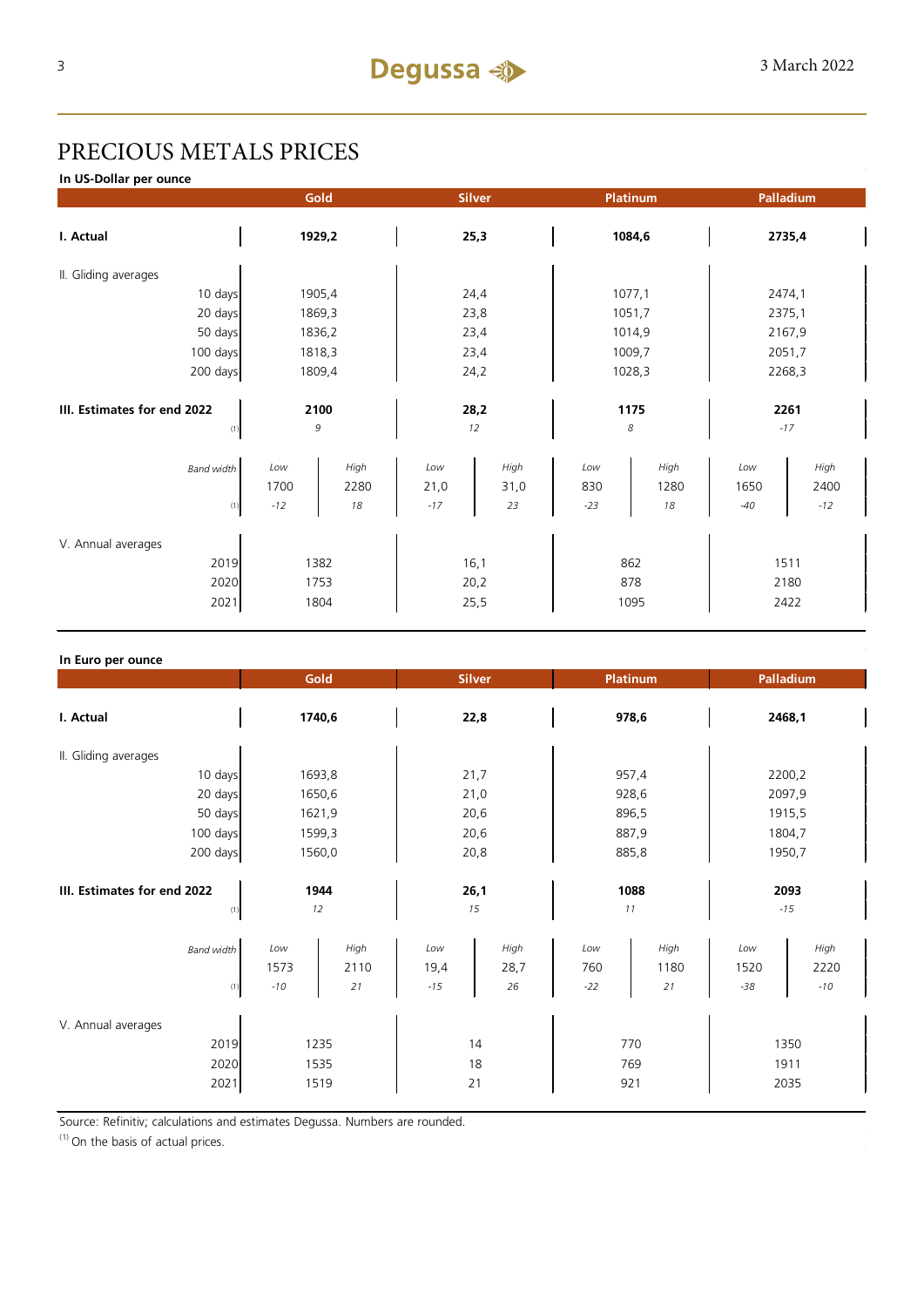### BITCOIN, PERFORMANCE OF VARIOUS ASSET CLASSES

### **Bitcoin in US dollars**



Source: Refinitiv; graph by Degussa.

### **Performance of stocks, commodities, FX and bonds**

(a) In national currencies (b) In euro



| $-5,5$<br>S&P 500<br>$-9,6$<br>Nasdag<br>Euro STOXX 50<br>$-5,4$<br><b>FTSE 100</b><br>1,9<br>$-12,3$<br><b>DAX</b><br>Swiss MI<br>$-6,7$<br>Nikkei<br>$-5,7$<br>Hang Seng<br>$-0,9$<br>20,6<br>Bovespa<br>Russia<br>CRB Index<br>26,9<br>Gold<br>8,0<br>Silver<br>11,1<br>Crude oil<br>30,9<br><b>EURUSD</b><br>$-2,5$<br><b>EURJPY</b><br>$-2,0$<br><b>EURGBP</b><br>$-1,4$<br><b>EURCHF</b><br>$-1,7$<br><b>USDCAD</b><br>$-0,1$<br><b>USDGBP</b><br>$-1,1$<br><b>USDJPY</b><br>0,5<br>US gov't bond 7 - 10 yrs<br>$-0,1$<br>US gov't bond 1 - 3 yrs<br>1,2<br>Euro gov't bond 7 - 10 yrs<br>$-1,1$<br>Euro gov't bond 1 - 3 yrs<br>0,0<br>UK gov't bond 7 - 10 yrs<br>$-0,1$<br>UK gov't bond 1 - 3 yrs<br>0,6<br>Japan gov't bond 7 - 10 yrs<br>1,7<br>Japan gov't bond 1 - 3 yrs<br>1,9 | -80-70-60-50-40-30-20-10 0 10 20 30 40 |  |
|-----------------------------------------------------------------------------------------------------------------------------------------------------------------------------------------------------------------------------------------------------------------------------------------------------------------------------------------------------------------------------------------------------------------------------------------------------------------------------------------------------------------------------------------------------------------------------------------------------------------------------------------------------------------------------------------------------------------------------------------------------------------------------------------------|----------------------------------------|--|
|                                                                                                                                                                                                                                                                                                                                                                                                                                                                                                                                                                                                                                                                                                                                                                                               |                                        |  |
|                                                                                                                                                                                                                                                                                                                                                                                                                                                                                                                                                                                                                                                                                                                                                                                               |                                        |  |
|                                                                                                                                                                                                                                                                                                                                                                                                                                                                                                                                                                                                                                                                                                                                                                                               |                                        |  |
|                                                                                                                                                                                                                                                                                                                                                                                                                                                                                                                                                                                                                                                                                                                                                                                               |                                        |  |
|                                                                                                                                                                                                                                                                                                                                                                                                                                                                                                                                                                                                                                                                                                                                                                                               |                                        |  |
|                                                                                                                                                                                                                                                                                                                                                                                                                                                                                                                                                                                                                                                                                                                                                                                               |                                        |  |
|                                                                                                                                                                                                                                                                                                                                                                                                                                                                                                                                                                                                                                                                                                                                                                                               |                                        |  |
|                                                                                                                                                                                                                                                                                                                                                                                                                                                                                                                                                                                                                                                                                                                                                                                               |                                        |  |
|                                                                                                                                                                                                                                                                                                                                                                                                                                                                                                                                                                                                                                                                                                                                                                                               |                                        |  |
|                                                                                                                                                                                                                                                                                                                                                                                                                                                                                                                                                                                                                                                                                                                                                                                               |                                        |  |
|                                                                                                                                                                                                                                                                                                                                                                                                                                                                                                                                                                                                                                                                                                                                                                                               |                                        |  |
|                                                                                                                                                                                                                                                                                                                                                                                                                                                                                                                                                                                                                                                                                                                                                                                               |                                        |  |
|                                                                                                                                                                                                                                                                                                                                                                                                                                                                                                                                                                                                                                                                                                                                                                                               |                                        |  |
|                                                                                                                                                                                                                                                                                                                                                                                                                                                                                                                                                                                                                                                                                                                                                                                               |                                        |  |
|                                                                                                                                                                                                                                                                                                                                                                                                                                                                                                                                                                                                                                                                                                                                                                                               |                                        |  |
|                                                                                                                                                                                                                                                                                                                                                                                                                                                                                                                                                                                                                                                                                                                                                                                               |                                        |  |
|                                                                                                                                                                                                                                                                                                                                                                                                                                                                                                                                                                                                                                                                                                                                                                                               |                                        |  |
|                                                                                                                                                                                                                                                                                                                                                                                                                                                                                                                                                                                                                                                                                                                                                                                               |                                        |  |
|                                                                                                                                                                                                                                                                                                                                                                                                                                                                                                                                                                                                                                                                                                                                                                                               |                                        |  |
|                                                                                                                                                                                                                                                                                                                                                                                                                                                                                                                                                                                                                                                                                                                                                                                               |                                        |  |
|                                                                                                                                                                                                                                                                                                                                                                                                                                                                                                                                                                                                                                                                                                                                                                                               |                                        |  |
|                                                                                                                                                                                                                                                                                                                                                                                                                                                                                                                                                                                                                                                                                                                                                                                               |                                        |  |
|                                                                                                                                                                                                                                                                                                                                                                                                                                                                                                                                                                                                                                                                                                                                                                                               |                                        |  |
|                                                                                                                                                                                                                                                                                                                                                                                                                                                                                                                                                                                                                                                                                                                                                                                               |                                        |  |
|                                                                                                                                                                                                                                                                                                                                                                                                                                                                                                                                                                                                                                                                                                                                                                                               |                                        |  |
|                                                                                                                                                                                                                                                                                                                                                                                                                                                                                                                                                                                                                                                                                                                                                                                               |                                        |  |
|                                                                                                                                                                                                                                                                                                                                                                                                                                                                                                                                                                                                                                                                                                                                                                                               |                                        |  |
|                                                                                                                                                                                                                                                                                                                                                                                                                                                                                                                                                                                                                                                                                                                                                                                               |                                        |  |
|                                                                                                                                                                                                                                                                                                                                                                                                                                                                                                                                                                                                                                                                                                                                                                                               |                                        |  |

Source: Refinitiv; calculations by Degussa.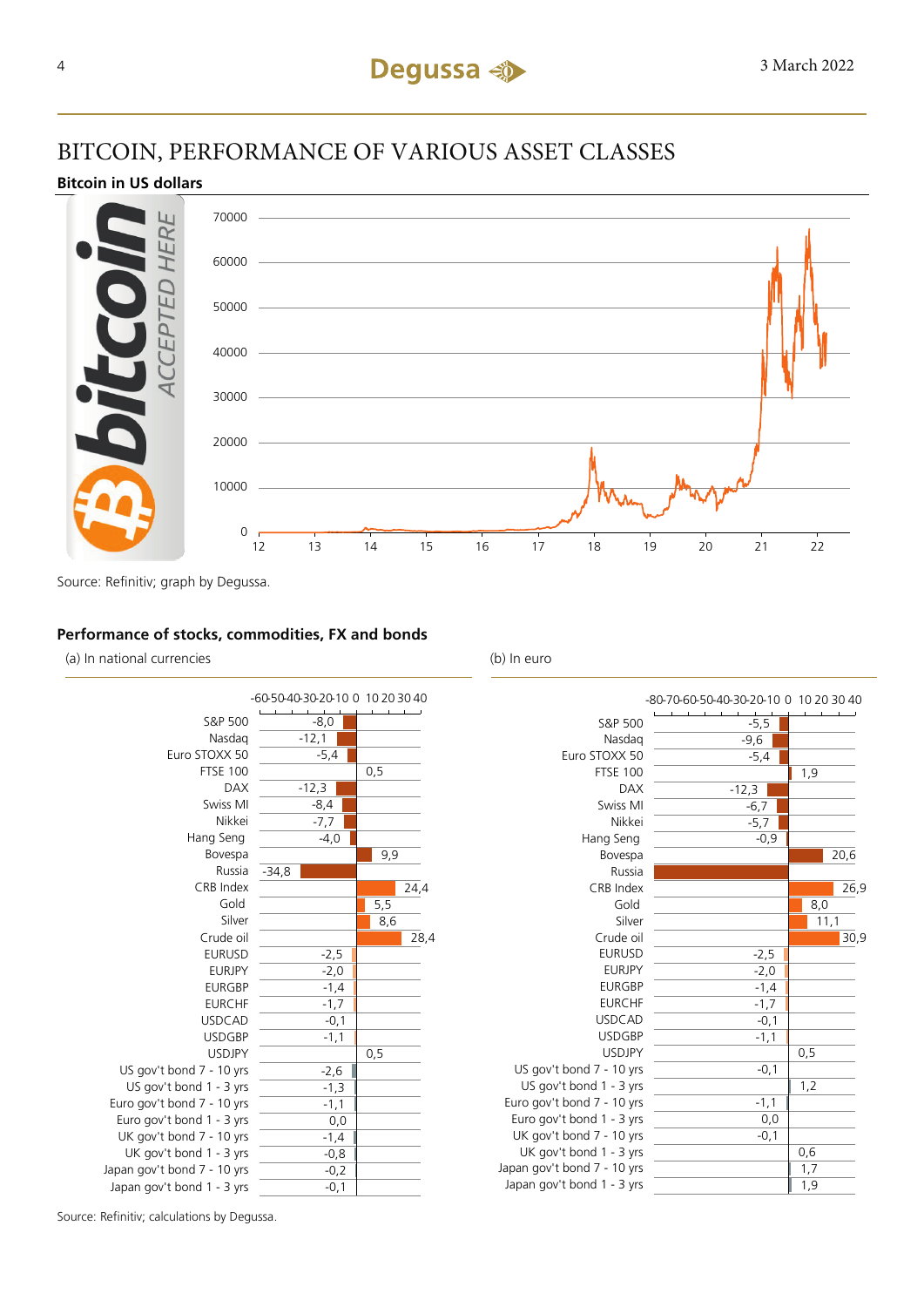### **Articles in earlier issues of the** *Degussa Market Report*

| <i><b>Issue</b></i> | Content                                                                                                                                          |
|---------------------|--------------------------------------------------------------------------------------------------------------------------------------------------|
| 3 March 2022        | Gold: Too Low For Too Long                                                                                                                       |
| 17 February 2022    | The Inflation beast is bigger than you think it is                                                                                               |
| 3 February 2022     | The Bigger Gold Picture                                                                                                                          |
| 20 Januar 2022      | Outlook for Gold and Silber brighter than you think it is                                                                                        |
| 16 December 2021    | Welcome to a new chapter in the boom-and-bust-drama                                                                                              |
| 2 December 2021     | Inflation Is Not Temporary But Here To Stay                                                                                                      |
| 18 November 2021    | The Case Against Gold And Silver. Revisited                                                                                                      |
| 4 November 2021     | Stagflation Is Rearing Its Ugly Head                                                                                                             |
| 21 October 2021     | At A Crossroads. It Is Time For Gold And Silver                                                                                                  |
| 7 October 2021      | Here Comes The Inflation Beast                                                                                                                   |
| 23 September 2021   | Evergrande: China's Potential 'Lehman moment'?                                                                                                   |
| 8 September 2021    | It All Depends On The Fed's 'Safety Net'                                                                                                         |
| 26 August 2021      | Our Money Gets Thrown Under The Bus                                                                                                              |
| 12 August 2021      | The Crime of 1971                                                                                                                                |
| 29 July 2021        | Gold And The Market Fear That Is Not                                                                                                             |
| 15 July 2021        | Gold and the Monetary Policy Empire of Deception                                                                                                 |
| 1 July 2021         | Investors believing the impossible, making the price of gold falter                                                                              |
| 17 June 2021        | Gold Against Neglected Risks                                                                                                                     |
| 2 June 2021         | Gold And Inflation                                                                                                                               |
| 20 May 2021         | The Price Correction In The Crypto Space Is Not The End                                                                                          |
| 6 May 2021          | The Dark Side of the Yield Curve Control Policy                                                                                                  |
| 22 April 2021       | Bitcoin and the Golden Opportunity                                                                                                               |
| 8 April 2021        | On Precious Metal 2021 Price Forecasts                                                                                                           |
| 25 March 2021       | Money Matters For Gold And Silver Prices                                                                                                         |
| 11 March 2021       | Interest Rates are to the Price of Gold What Gravity is to the Apple                                                                             |
| 25 February 2021    | The Dangers Of Digital Central Bank Money                                                                                                        |
| 11 February 2021    | Gold Is Not In Bubble Territory                                                                                                                  |
| 28 January 2021     | It Is High Time To Buy Gold And Silver                                                                                                           |
| 14 January 2021     | The Great Gold And Silver Bull Market Is On                                                                                                      |
| 17 December 2020    | Gold Against US-Dollar Risk. A Value Proposition                                                                                                 |
| 3 December 2020     | Keep Your Cool - And Physical Gold And Silver                                                                                                    |
| 19 November 2020    | It is Going to be Wild. Hold on to Physical Gold                                                                                                 |
| 5 November 2020     | For In Fire Gold Is Tested                                                                                                                       |
| 22 October 2020     | The Policy of Inflating Everything, Not Only The Price Of Gold                                                                                   |
| 8 October 2020      | President Trump Is Good For Gold, Or Isn't He?                                                                                                   |
| 24 September 2020   | Get Physical With Gold                                                                                                                           |
| 10 September 2020   | The Inflation Threat And The Case For Gold                                                                                                       |
| 27 August 2020      | We Need Sound Money To Regain and Defend Our Liberties                                                                                           |
| 13 August 2020      | Gold And Silver Prices Are Set To Trend Even Higher<br>The Dequese Marktroport (Corman) and the Dequese Market Benert (English) are available at |
|                     |                                                                                                                                                  |

The Degussa Marktreport (German) and the Degussa Market Report (English) are available at: **www.degussa-goldhandel.de/infothek/marktreport**